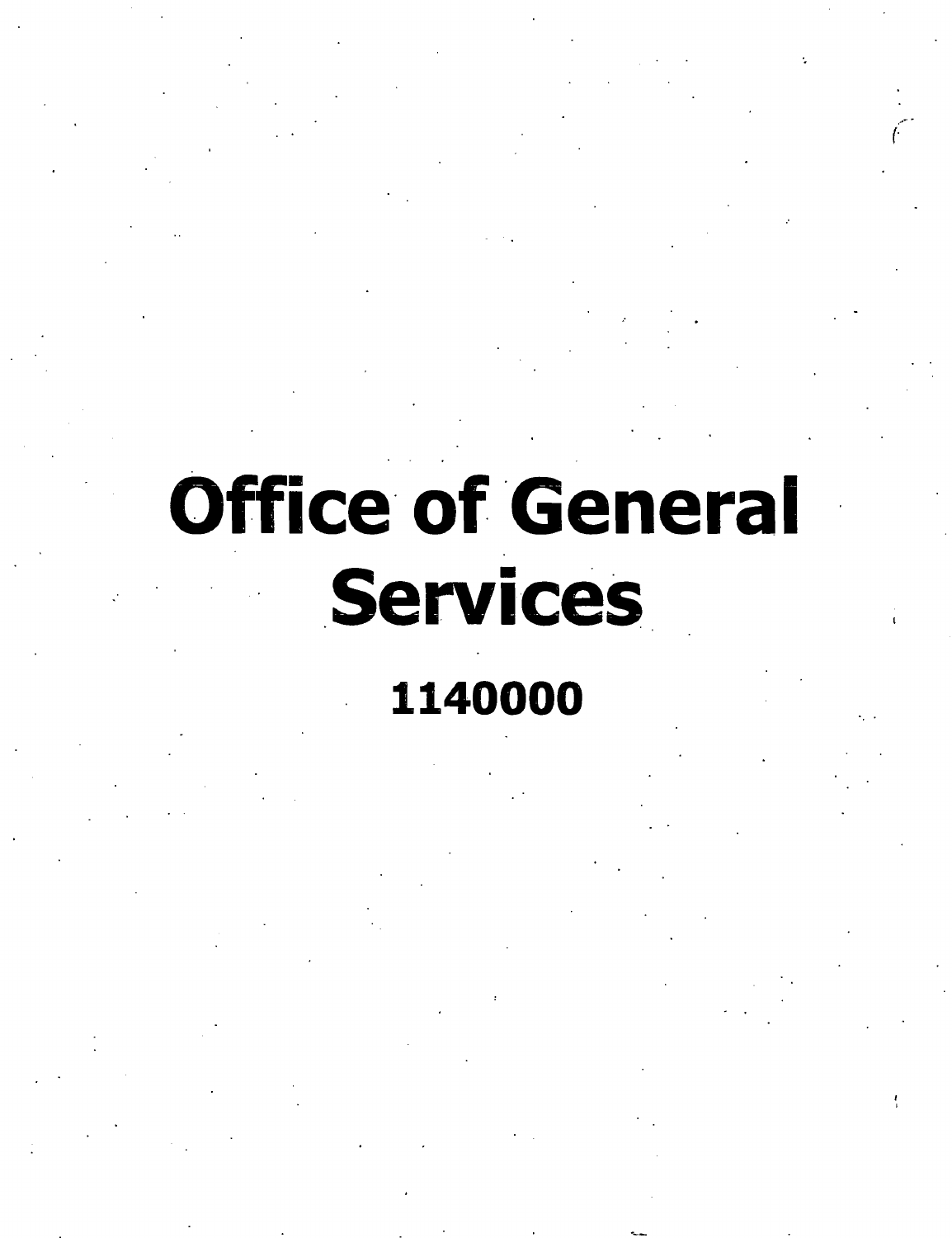#### **FORM B**

 $\epsilon$ 

### New York State Consultant Services **Contractor's Annual Employment Report**

Report Period: April 1.2019 to March 31,2020

| Contracting State Agency Name: New York State Office of General Services              |                           |                                         |                                                    |  |  |  |  |
|---------------------------------------------------------------------------------------|---------------------------|-----------------------------------------|----------------------------------------------------|--|--|--|--|
| Contract Number: C003936<br><b>Agency Business Unit:</b>                              |                           |                                         |                                                    |  |  |  |  |
| Contract Term: 04/04/2019 to 02/13/2024<br><b>Agency Department ID:</b>               |                           |                                         |                                                    |  |  |  |  |
| Contractor Name: EFPR Group, CPAs, PLLC                                               |                           |                                         |                                                    |  |  |  |  |
| Contractor Address: 6390 Main Street, Suite 200, Williamsville, New York 14221        |                           |                                         |                                                    |  |  |  |  |
| Description of Services Being Provided: Accounting and auditing services for Design & |                           |                                         |                                                    |  |  |  |  |
| <b>Construction Group</b>                                                             |                           |                                         |                                                    |  |  |  |  |
|                                                                                       |                           |                                         |                                                    |  |  |  |  |
| Scope of Contract (Choose one that best fits):                                        |                           |                                         |                                                    |  |  |  |  |
| $\Box$ Analysis<br>Evaluation                                                         | Research                  | Training                                |                                                    |  |  |  |  |
| Data Processing<br>Computer Programming                                               |                           | $\Box$ Other IT consulting              |                                                    |  |  |  |  |
| Engineering<br><b>Architect Services</b>                                              | $\Box$ Surveying          | <b>Environmental Services</b>           |                                                    |  |  |  |  |
| $\exists$ Health Services<br>$\Box$ Mental Health Services                            |                           |                                         |                                                    |  |  |  |  |
| $\boxtimes$ Accounting<br>Auditing                                                    | Paralegal<br>$\Box$ Legal | <b>Other Consulting</b>                 |                                                    |  |  |  |  |
|                                                                                       | <b>Number of</b>          | <b>Number of</b><br><b>Hours Worked</b> | <b>Amount Payable</b><br><b>Under the Contract</b> |  |  |  |  |
| <b>Employment Category</b>                                                            | <b>Employees</b>          |                                         |                                                    |  |  |  |  |
| 13-2011.02 Auditors                                                                   | 7.00                      | 993.43                                  | \$73,579.83                                        |  |  |  |  |
|                                                                                       | 0.00                      | 0.00                                    | \$0.00                                             |  |  |  |  |
|                                                                                       | 0.00                      | 0.00                                    | \$0.00                                             |  |  |  |  |
|                                                                                       | 0.00                      | 0.00                                    | \$0.00                                             |  |  |  |  |
|                                                                                       | 0.00                      | 0.00                                    | \$0.00                                             |  |  |  |  |
|                                                                                       | 0.00                      | 0.00                                    | \$0.00                                             |  |  |  |  |
|                                                                                       | 0.00                      | 0.00                                    | \$0.00                                             |  |  |  |  |
|                                                                                       | 0.00                      | 0.00                                    | \$0.00                                             |  |  |  |  |
|                                                                                       | 0.00                      | 0.00                                    | \$0.00                                             |  |  |  |  |
|                                                                                       | 0.00<br>$\epsilon$        | 0.00                                    | \$0.00                                             |  |  |  |  |
| 0.00<br>0.00<br>\$0.00                                                                |                           |                                         |                                                    |  |  |  |  |
| 0.00<br>0.00<br>\$0.00                                                                |                           |                                         |                                                    |  |  |  |  |
|                                                                                       | 0.00<br>0.00<br>\$0.00    |                                         |                                                    |  |  |  |  |
| <b>Total this Page</b>                                                                | 7.00                      | 993.43                                  | \$73,579.83                                        |  |  |  |  |
| <b>Grand Total</b>                                                                    | 7.00                      | 993                                     | \$73,579.83                                        |  |  |  |  |

■>

**Name** of person who prepared this report: Douglas E. Zimmerman, CPA

**Title:** Partner

**Phone** #: (716) 634-0700

**Preparer's Signature:**

**Date Prepared:** 5/15/2020

(Use additional pages, if necessary) example the contract of the Page 1 of 1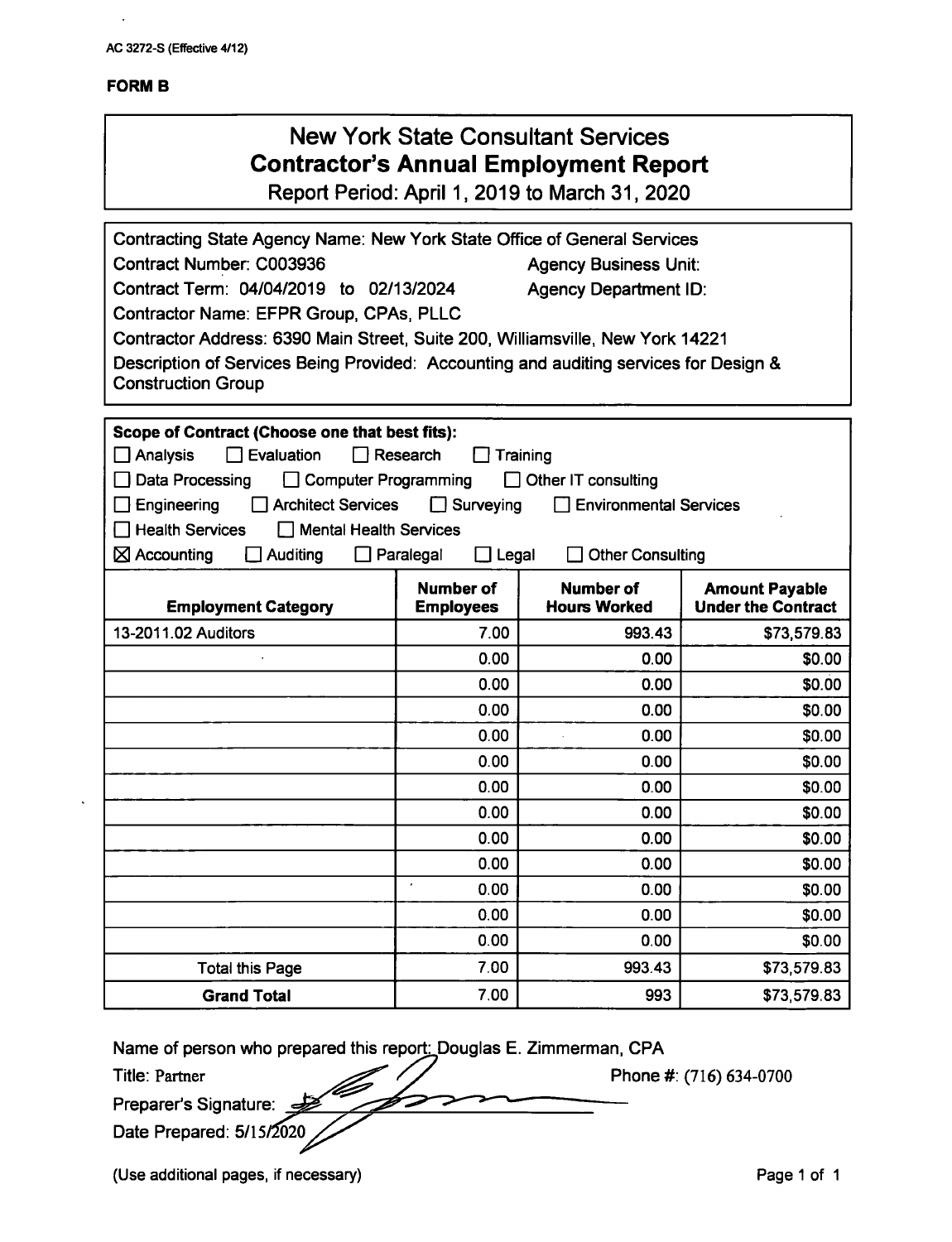$\ddot{\phantom{a}}$ 

Reporting Code:

Category Code:

#### **State Consultant Services - Contractor's Annual Employment Report Report Period: April 1, ^^^to March 31,**

| Contracting State Agency Name: $065$    |         | Agency Code: 01050                       |
|-----------------------------------------|---------|------------------------------------------|
| Contractor Name: COOLINSURING AGENCY    |         | Contract Number: <i>0004000</i>          |
| <b>Contract Start Date:</b>             | 6112015 | Contract End Date: \$ 1301 2020          |
| <b>Contractor Address:</b>              |         | 784 TROY SCHENECTADY RD, LATHAM NY 12110 |
| Description of Services Being Provided: |         | ANTO MOBILE CLAIMS ADMINISTRATION        |

| Scope of Contract (Choose one that best fits):                              |              |                                   |                            |                                  |              |                                      |                                    |
|-----------------------------------------------------------------------------|--------------|-----------------------------------|----------------------------|----------------------------------|--------------|--------------------------------------|------------------------------------|
| Analysis                                                                    | $\mathbf{L}$ | Evaluation                        | П                          | Research                         | П            | Training                             | l 1                                |
| <b>Data Processing</b>                                                      | $\Box$       | Computer<br>Programming           | n.                         | Other IT<br>Consulting           | П            | Engineering                          |                                    |
| <b>Architect Services</b>                                                   | I,           | Surveying                         |                            | Environmental<br><b>Services</b> | $\mathsf{L}$ | Health<br><b>Services</b>            |                                    |
| <b>Mental Health</b><br><b>Services</b>                                     | П            | Accounting                        | П                          | Auditing                         |              | Paralegal                            |                                    |
| Legal                                                                       | □            | <b>Other Consulting</b>           | $\boldsymbol{\mathsf{Z}}'$ |                                  |              |                                      |                                    |
| O*Net Employment Category<br>(see O*Net online at<br>online.onetcenter.org) |              | <b>Number of Employees</b><br>- 4 |                            | <b>Number of Hours</b><br>Worked |              | Amount Payable Under<br>the Contract |                                    |
| $3 - 1031.00$                                                               |              | "                                 |                            | $20$ krs/wk                      |              | <u>4750,000</u>                      |                                    |
|                                                                             |              |                                   |                            |                                  |              |                                      |                                    |
|                                                                             |              |                                   |                            |                                  |              |                                      |                                    |
|                                                                             |              |                                   |                            |                                  |              |                                      |                                    |
|                                                                             |              |                                   |                            |                                  |              |                                      |                                    |
|                                                                             |              |                                   |                            |                                  |              |                                      |                                    |
|                                                                             | ÷.           |                                   |                            |                                  |              |                                      |                                    |
|                                                                             |              |                                   |                            |                                  |              |                                      |                                    |
|                                                                             |              |                                   |                            |                                  |              |                                      |                                    |
|                                                                             |              | $\mathbf{r}$                      |                            |                                  |              |                                      |                                    |
|                                                                             |              |                                   |                            |                                  |              |                                      |                                    |
| Total this page                                                             |              |                                   | 0                          |                                  | 0            | 予750,<br>ow                          | $\bigoplus_{i=1}^n \mathfrak{W}_i$ |
| <b>Grand Total</b>                                                          |              |                                   |                            | $\bullet$                        |              | 4750,000                             |                                    |

| Name of person who prepared this report: KimBERLY, FITCH |                     |                         |
|----------------------------------------------------------|---------------------|-------------------------|
| $\vert$ Title:                                           | Phone #: $2/3$ 0115 | Date Prepared: $5/19/2$ |
| . Preparer's Signature;⁄     <i>   </i> 文/               | $Q$ of the let      |                         |

*(Use additional pages, ifnecessary)* Page of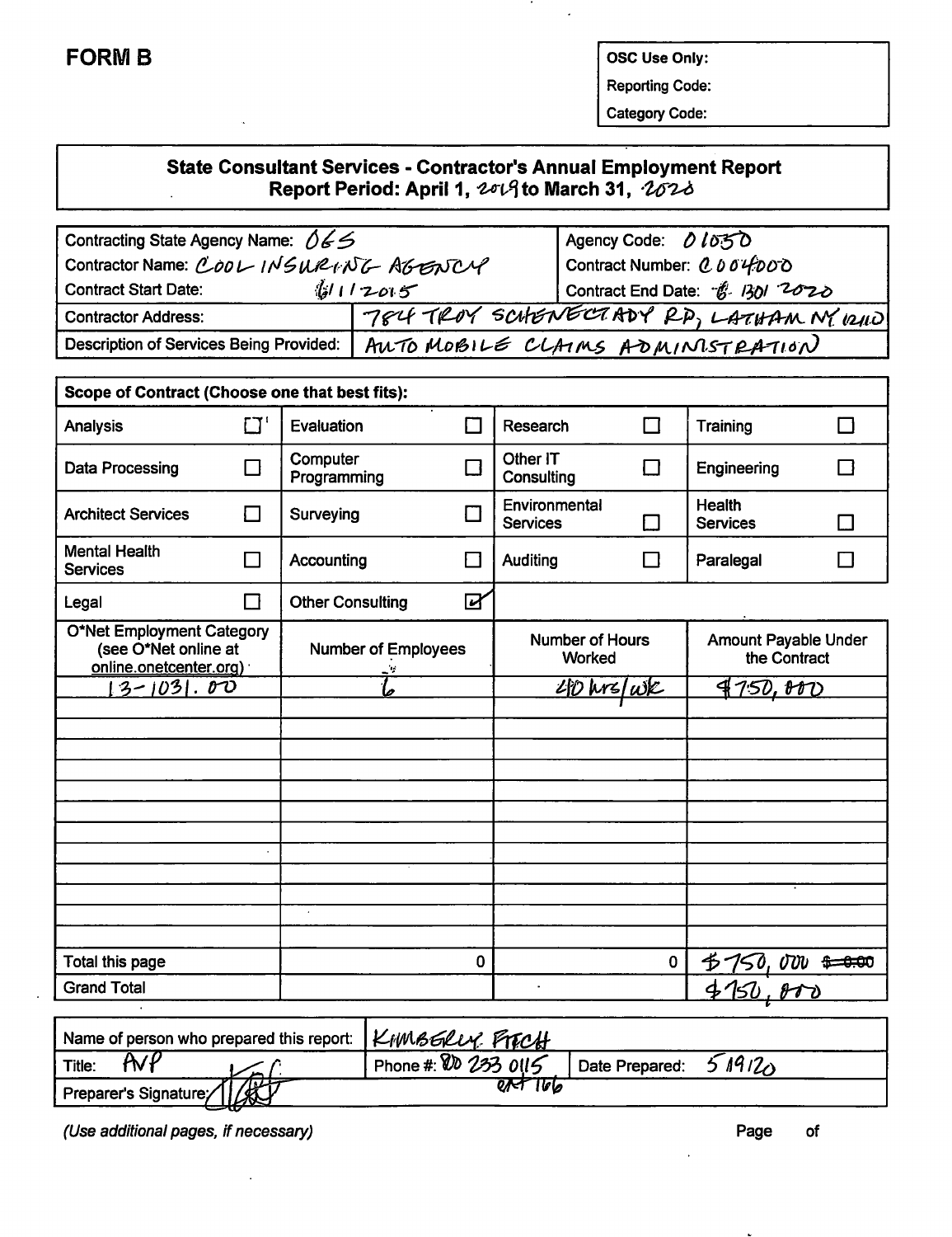$\frac{1}{\sqrt{2}}\left(\frac{1}{\sqrt{2}}\right)^{\frac{1}{2}}$ 

**FORM B** OSC Use Only: Reporting Code; Category Code:

#### **State Consultant Services Contractor's Annual Employment Report**

**Report Period: April 1,2019 to March 31,2020**

| Contracting State Agency Name: OGS/Design & Construction                     | Agency Code: |
|------------------------------------------------------------------------------|--------------|
| <b>Contract Number: DOS45139</b>                                             |              |
| Contract Term: 6/30/2015 to 12/31/2020                                       | 1140000      |
| Contractor Name: C&S Engineers, Inc.                                         |              |
| Contractor Address: 499 Col. Eileen Collins Blvd; Syracuse, NY 13212         |              |
| Description of Services Being Provided: Architectural / Engineering Services |              |
|                                                                              |              |

| Scope of Contract (Choose one that best fits):<br>Analysis Fualuation Research Training<br>Data Processing $\Box$ Computer Programming $\Box$ Other IT consulting $\Box$<br>Engineering $\boxtimes$ Architect Services $\Box$ Surveying $\Box$ Environmental Services $\Box$<br>Health Services   Mental Health Services  <br>Accounting $\square$<br>Auditing Paralegal Legal C Other Consulting |                               |                        |                                      |  |  |  |  |
|---------------------------------------------------------------------------------------------------------------------------------------------------------------------------------------------------------------------------------------------------------------------------------------------------------------------------------------------------------------------------------------------------|-------------------------------|------------------------|--------------------------------------|--|--|--|--|
| <b>Employment Category</b>                                                                                                                                                                                                                                                                                                                                                                        | Number of<br><b>Employees</b> | Number of Hours Worked | Amount Payable Under<br>the Contract |  |  |  |  |
| 17-3012.02 - Electrical Drafters                                                                                                                                                                                                                                                                                                                                                                  |                               | 8.00                   | \$672.80                             |  |  |  |  |
| 17-2071.00 - Electrical Engineers                                                                                                                                                                                                                                                                                                                                                                 | 6                             | 1,061.50               | \$158,683.19                         |  |  |  |  |
|                                                                                                                                                                                                                                                                                                                                                                                                   |                               |                        |                                      |  |  |  |  |
|                                                                                                                                                                                                                                                                                                                                                                                                   |                               |                        | Ŝ                                    |  |  |  |  |
|                                                                                                                                                                                                                                                                                                                                                                                                   |                               |                        | \$                                   |  |  |  |  |
|                                                                                                                                                                                                                                                                                                                                                                                                   |                               |                        | S                                    |  |  |  |  |
|                                                                                                                                                                                                                                                                                                                                                                                                   |                               |                        | \$                                   |  |  |  |  |
|                                                                                                                                                                                                                                                                                                                                                                                                   |                               |                        | \$                                   |  |  |  |  |
|                                                                                                                                                                                                                                                                                                                                                                                                   |                               |                        | S                                    |  |  |  |  |
|                                                                                                                                                                                                                                                                                                                                                                                                   |                               |                        | \$                                   |  |  |  |  |
|                                                                                                                                                                                                                                                                                                                                                                                                   |                               |                        | \$                                   |  |  |  |  |
|                                                                                                                                                                                                                                                                                                                                                                                                   | S                             |                        |                                      |  |  |  |  |
| <b>Total this page</b><br>1,069.50<br>\$159,355.99                                                                                                                                                                                                                                                                                                                                                |                               |                        |                                      |  |  |  |  |
| <b>Grand Total</b>                                                                                                                                                                                                                                                                                                                                                                                | 7                             | 1,069.50               | \$159,355.99                         |  |  |  |  |

| Name of person who prepared this report: Joseph Walker<br>Preparer's Signature: |                                   |
|---------------------------------------------------------------------------------|-----------------------------------|
| w v<br>Title: Account Manager                                                   | Phone #: (315) 455-2000 ext. 4380 |
| Date Prepared: 5/11/2020                                                        |                                   |
|                                                                                 |                                   |

Use additional pages if necessary) and the example of the Page 1 of 1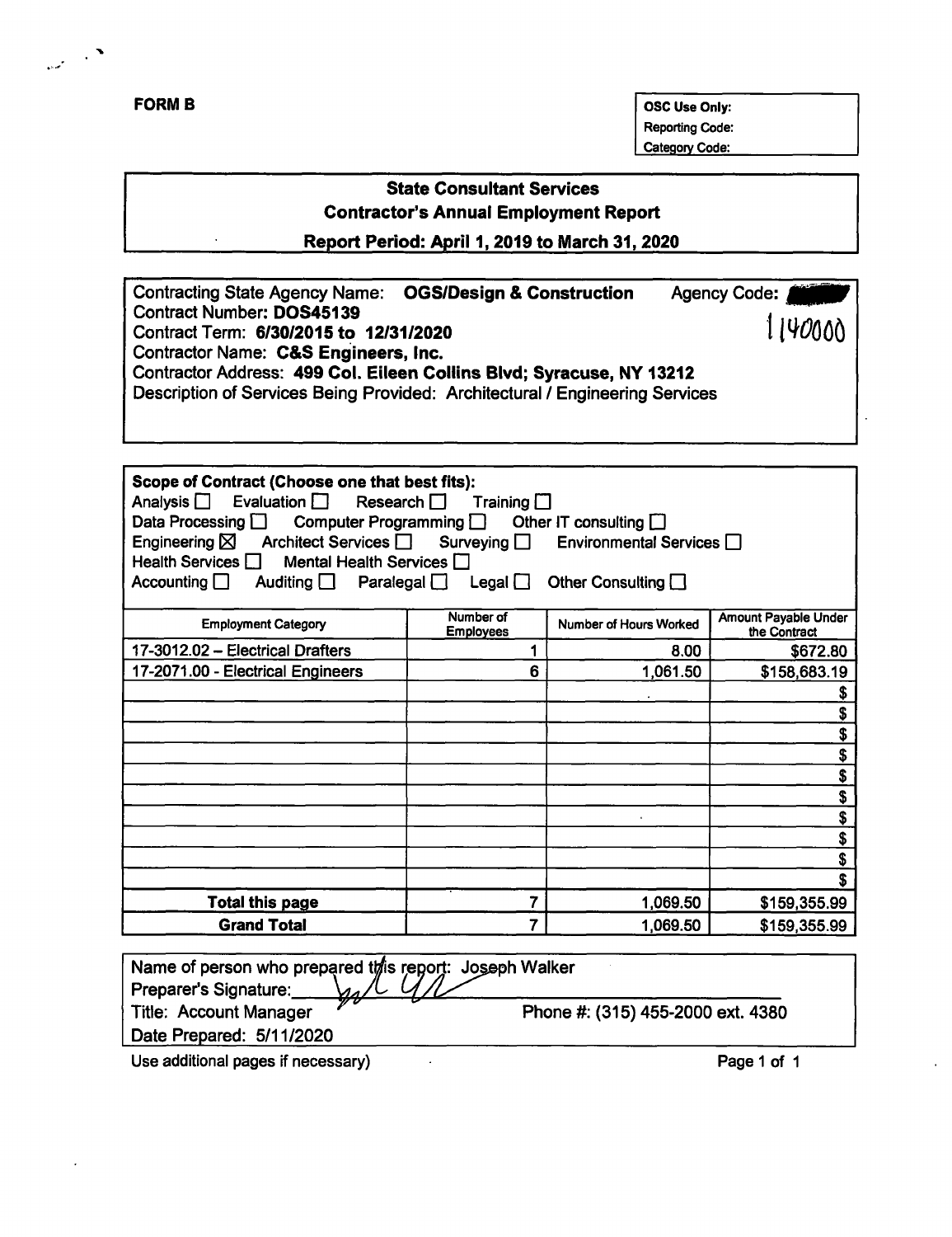$\frac{1}{\sqrt{2}}\left( \frac{1}{\sqrt{2}}\right) ^{2}$ 

**FORM B OSC** Use Only: Reporting Code: Category Code:

#### **State Consultant Services Contractor's Annual Employment Report**

**Report Period: April 1,2019 to March 31, 2020**

| Contracting State Agency Name: OGS/Design & Construction                     | Agency Code: (<br>a ang |
|------------------------------------------------------------------------------|-------------------------|
| <b>Contract Number: DOS45343</b>                                             | (14000)                 |
| Contract Term: 2/1/2016 to 6/30/2019                                         |                         |
| Contractor Name: C&S Engineers, Inc.                                         |                         |
| Contractor Address: 499 Col. Eileen Collins Blvd; Syracuse, NY 13212         |                         |
| Description of Services Being Provided: Architectural / Engineering Services |                         |
|                                                                              |                         |

| Scope of Contract (Choose one that best fits):<br>Analysis Bused and Bused Contraining Dunner Bused on Training Dunner Bused on Training Dunner Bused on Training<br>Data Processing $\Box$ Computer Programming $\Box$ Other IT consulting $\Box$<br>Engineering $\boxtimes$ Architect Services $\Box$ Surveying $\Box$<br>Environmental Services $\Box$<br>Health Services <sub>I</sub><br>Mental Health Services [<br>Accounting $\square$<br>Auditing Paralegal Legal C Cther Consulting |                               |                               |                                             |  |  |  |  |
|----------------------------------------------------------------------------------------------------------------------------------------------------------------------------------------------------------------------------------------------------------------------------------------------------------------------------------------------------------------------------------------------------------------------------------------------------------------------------------------------|-------------------------------|-------------------------------|---------------------------------------------|--|--|--|--|
| <b>Employment Category</b>                                                                                                                                                                                                                                                                                                                                                                                                                                                                   | Number of<br><b>Employees</b> | <b>Number of Hours Worked</b> | <b>Amount Payable Under</b><br>the Contract |  |  |  |  |
| 17-3012.02 - Electrical Drafters                                                                                                                                                                                                                                                                                                                                                                                                                                                             |                               | 5.50                          | \$462.55                                    |  |  |  |  |
| 17-2071.00 - Electrical Engineers                                                                                                                                                                                                                                                                                                                                                                                                                                                            |                               | 1.00                          | \$162.40                                    |  |  |  |  |
| 17-2111.02 - Fire Prevention &<br><b>Protection Engineers</b><br>428.00<br>\$47,768.51                                                                                                                                                                                                                                                                                                                                                                                                       |                               |                               |                                             |  |  |  |  |
|                                                                                                                                                                                                                                                                                                                                                                                                                                                                                              |                               |                               |                                             |  |  |  |  |
|                                                                                                                                                                                                                                                                                                                                                                                                                                                                                              |                               |                               |                                             |  |  |  |  |
|                                                                                                                                                                                                                                                                                                                                                                                                                                                                                              |                               |                               |                                             |  |  |  |  |
|                                                                                                                                                                                                                                                                                                                                                                                                                                                                                              |                               |                               |                                             |  |  |  |  |
|                                                                                                                                                                                                                                                                                                                                                                                                                                                                                              |                               |                               |                                             |  |  |  |  |
| <b>Total this page</b><br>3<br>434.50<br>\$48,393.46                                                                                                                                                                                                                                                                                                                                                                                                                                         |                               |                               |                                             |  |  |  |  |
| <b>Grand Total</b>                                                                                                                                                                                                                                                                                                                                                                                                                                                                           | 3                             | 434.50                        | \$48,393.46                                 |  |  |  |  |

| Name of person who prepared this report: <i>A</i> loseph Walker |                                   |
|-----------------------------------------------------------------|-----------------------------------|
| $\Delta u$<br>Preparer's Signature:                             |                                   |
| <b>Title: Account Manager</b>                                   | Phone #: (315) 455-2000 ext. 4380 |
| Date Prepared: 5/11/2020                                        |                                   |

Use additional pages if necessary) and the example of the Page 1 of 1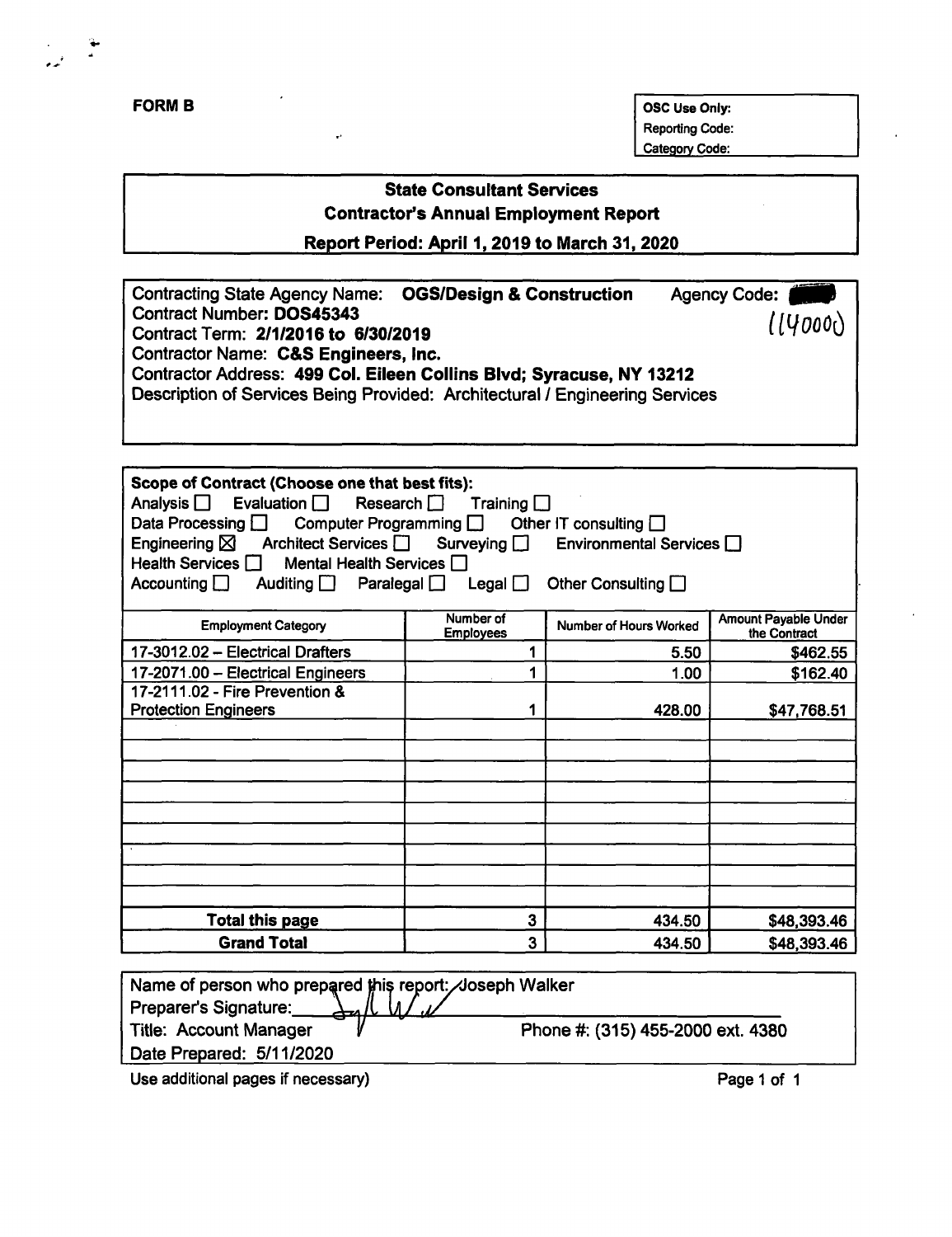**FORM B OSC** Use Only: Reporting Code: Category Code:

#### State **Consultant** Services Contractor's **Annual Employment Report Report Period: April 1, 2019 to March 31, 2020**

Contracting State Agency Name: OGS Agency Code: Hoord Contract Number; SA354 Contract Term: 2/28/19 to 12/31/19 Contractor Name: Erdman Anthony and Associates, Inc. Contractor Address; 145 Culver Rd Suite 200, Rochester NY 14620 Description of Services Being Provided: Surveying Services

Scope of Contract (Choose one that best fits): Analysis Evaluation Research Training Data Processing Computer Programming Other IT consulting Engineering Architect Services Surveying X Environmental Services Health Services Mental Health Services Auditing Paralegal Legal Other Consulting

| <b>Employment Category</b>                   | <b>Number of Employees</b> | Number of Hours Worked | Amount Payable Under<br>the Contract |  |
|----------------------------------------------|----------------------------|------------------------|--------------------------------------|--|
| Civil Engineering Technicians (17-3022.00)   | 2                          | 108.25                 | 12,559.19<br>S                       |  |
|                                              |                            |                        |                                      |  |
| Civil Engineers (17-2051.00)                 | 4                          | 104.50                 | 14,062.82<br>s                       |  |
|                                              |                            |                        |                                      |  |
| <b>Total this page</b><br><b>Grand Total</b> | 6<br>61                    | $212.75$ \$<br>212.75  | 26,622.01<br>26,622.01<br>5          |  |

| Name of person who prepared this report: Steve Easton |                       |       |
|-------------------------------------------------------|-----------------------|-------|
|                                                       |                       |       |
| Preparer's Signature:<br>$\times$ len $25$            |                       |       |
| Title: Controller                                     | Phone #: 585-427-8888 |       |
| Date Prepared: 5/5/20                                 |                       | 19371 |
| .<br><del>.</del>                                     |                       |       |

Use additional pages if necessary) **Page 1** of 1

 $\sim$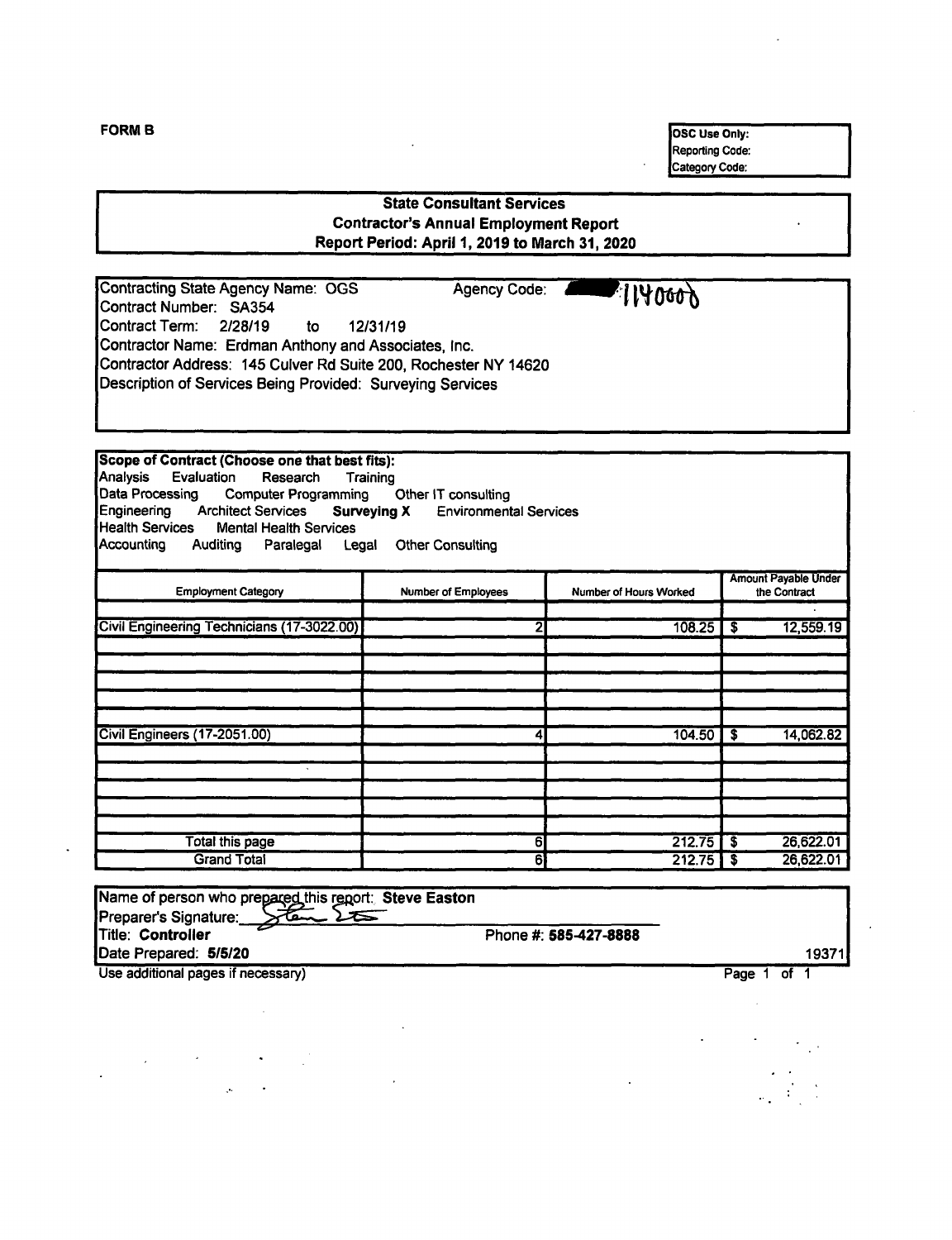l.

AC 3271-S (Effective 4/12)

#### **FORMB**

 $\epsilon$ 

| <b>New York State Consultant Services</b><br><b>Contractor's Annual Employment Report</b>                                         |                                                    |                                         |                                                    |  |
|-----------------------------------------------------------------------------------------------------------------------------------|----------------------------------------------------|-----------------------------------------|----------------------------------------------------|--|
|                                                                                                                                   | Report Period: April 1, [2019] to March 31, [2020] |                                         |                                                    |  |
| <b>Contracting State Agency Name: NYS OGS</b>                                                                                     |                                                    |                                         |                                                    |  |
| Contract Number: SA618-00                                                                                                         |                                                    | Agency Business Unit:                   | $\alpha_{50}$                                      |  |
| Contract Term: 10/16/2014 to 10/15/2019                                                                                           |                                                    | Agency Department ID: 1140000           |                                                    |  |
| Contractor<br>Name:<br>Ecology<br>Engineering and Geology, P.C. (EEEGPC) FKA<br>Ecology and Environment Engineering, P.C. (EEEPC) | and<br><b>Environment</b>                          |                                         |                                                    |  |
| <b>Contractor Address:</b><br>368 Pleasant View Dr<br>Lancaster, NY 14086                                                         |                                                    |                                         |                                                    |  |
| Description of Services Being Provided: Consulting                                                                                |                                                    |                                         |                                                    |  |
| Scope of Contract (Choose one that best fits):                                                                                    |                                                    |                                         |                                                    |  |
| Analysis<br>Evaluation ·                                                                                                          | Research                                           | Training                                |                                                    |  |
| Data Processing                                                                                                                   | <b>Computer Programming</b>                        | Other IT consulting                     |                                                    |  |
| <b>Architect Services</b><br>Engineering                                                                                          | Surveying                                          |                                         | <b>Environmental Services</b>                      |  |
| <b>Health Services</b>                                                                                                            | <b>Mental Health Services</b>                      |                                         |                                                    |  |
| Accounting<br>Auditing                                                                                                            | Paralegal                                          | $X \square$<br>Legal                    | <b>Other Consulting</b>                            |  |
|                                                                                                                                   |                                                    |                                         |                                                    |  |
| <b>Employment Category</b>                                                                                                        | <b>Number of</b><br><b>Employees</b>               | <b>Number of</b><br><b>Hours Worked</b> | <b>Amount Payable</b><br><b>Under the Contract</b> |  |
| None                                                                                                                              |                                                    |                                         |                                                    |  |
|                                                                                                                                   |                                                    |                                         |                                                    |  |
|                                                                                                                                   | $\blacksquare$                                     |                                         |                                                    |  |
|                                                                                                                                   |                                                    |                                         |                                                    |  |
|                                                                                                                                   |                                                    |                                         |                                                    |  |
|                                                                                                                                   |                                                    |                                         |                                                    |  |
|                                                                                                                                   |                                                    |                                         |                                                    |  |
|                                                                                                                                   |                                                    |                                         |                                                    |  |
| <b>Grand Total</b>                                                                                                                |                                                    |                                         |                                                    |  |
| Name of person who prepared this report:                                                                                          | <b>Gerald Strobel</b>                              |                                         |                                                    |  |
| Title:<br>Manager of Subcontracts                                                                                                 | DocuSigned by:                                     | Phone #:                                | 716-684 8060                                       |  |
| Preparer's Signature:                                                                                                             | Gerald Strobel                                     |                                         |                                                    |  |
| Date Prepared: 5/5/20                                                                                                             | 4D8053D137E54BA                                    |                                         |                                                    |  |

,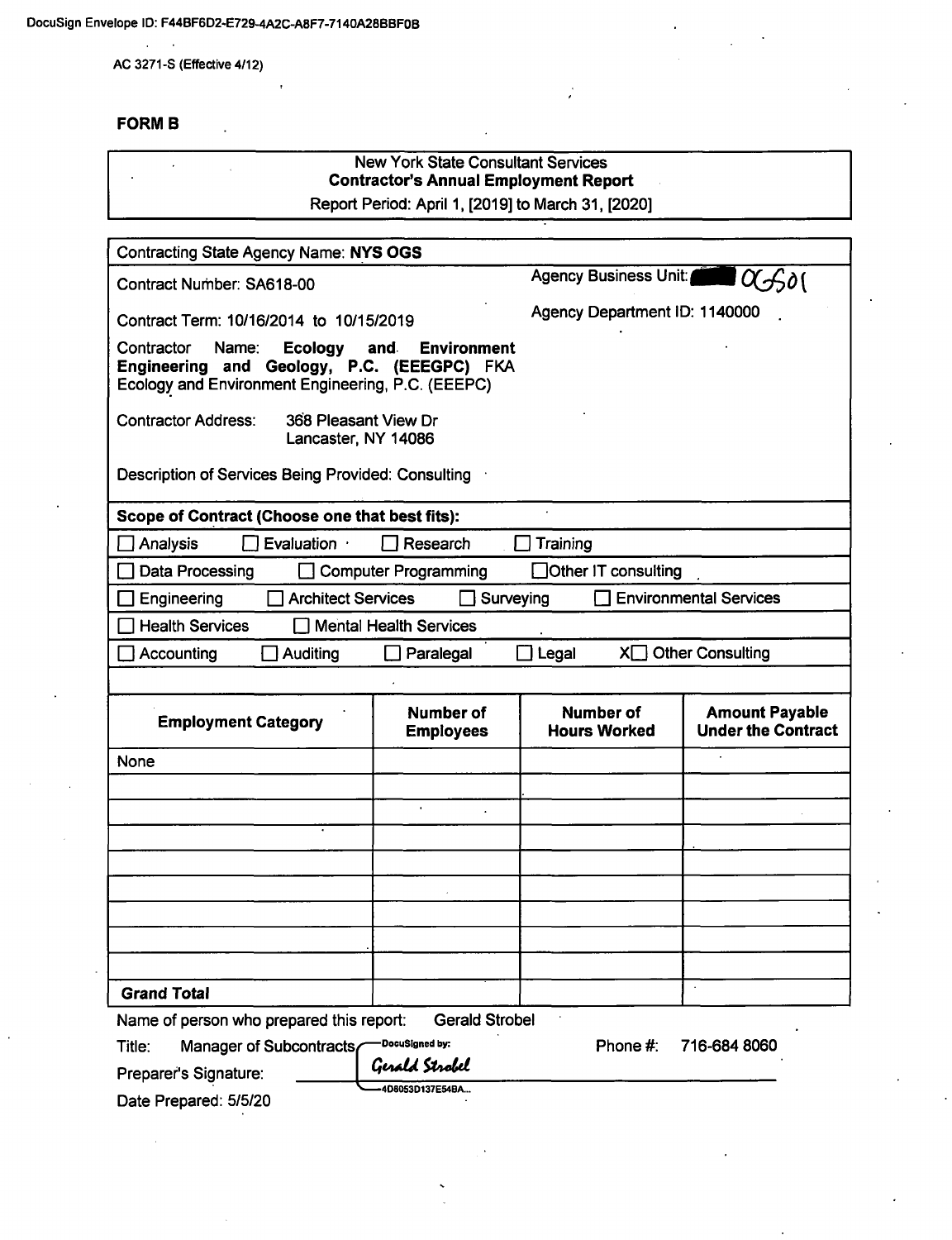$\tilde{\phantom{a}}$ 

 $\mathbf{z}^{\prime}$ 

**FORM B OSC** Use Only: Reporting Code: Category Code:

 $\tilde{\phantom{a}}$ 

 $\mathbf{k}$ 

#### **State Consultant Services Contractor's Annual Employment Report**

**Report Period: April 1,2019 to March 31, 2020**

| Contracting State Agency Name: OGS/Design & Construction                     | Agency Code: ▲ |
|------------------------------------------------------------------------------|----------------|
| <b>Contract Number: DOSB754</b>                                              | [19000]        |
| Contract Term: 3/29/2017 to 3/28/2020                                        |                |
| Contractor Name: C&S Engineers, Inc.                                         |                |
| Contractor Address: 499 Col. Eileen Collins Blvd; Syracuse, NY 13212         |                |
| Description of Services Being Provided: Architectural / Engineering Services |                |
|                                                                              |                |

| Scope of Contract (Choose one that best fits):<br>Evaluation $\Box$ Research $\Box$ Training $\Box$<br>Analysis $\Box$<br>Data Processing $\Box$<br>Engineering $\boxtimes$ Architect Services $\Box$ Surveying $\Box$<br>Health Services $\Box$<br>Mental Health Services<br>Accounting $\Box$<br>Auditing $\Box$ | Computer Programming D   Other IT consulting D<br>Paralegal $\Box$<br>Legal $\Box$ | Environmental Services $\Box$<br>Other Consulting $\Box$ |                                      |  |
|--------------------------------------------------------------------------------------------------------------------------------------------------------------------------------------------------------------------------------------------------------------------------------------------------------------------|------------------------------------------------------------------------------------|----------------------------------------------------------|--------------------------------------|--|
| <b>Employment Category</b>                                                                                                                                                                                                                                                                                         | Number of<br><b>Employees</b>                                                      | Number of Hours Worked                                   | Amount Payable Under<br>the Contract |  |
| 17-3011.01 - Architectural Drafters                                                                                                                                                                                                                                                                                |                                                                                    | 6.00                                                     | \$530.72                             |  |
| 17-1011.00 - Architects, Except<br><b>Landscape and Naval</b>                                                                                                                                                                                                                                                      |                                                                                    | 353.00                                                   | \$56,147.64                          |  |
| 17-2071.00 - Electrical Engineers<br>40.50<br>\$6,018.95                                                                                                                                                                                                                                                           |                                                                                    |                                                          |                                      |  |
| 17-2199.00 - Engineers, All Other                                                                                                                                                                                                                                                                                  |                                                                                    | 18.00                                                    | \$1,935.75                           |  |
| 17-2111.02 - Fire Prevention &<br><b>Protection Engineers</b>                                                                                                                                                                                                                                                      | 3                                                                                  | 38.50                                                    | \$4,158.79                           |  |
| 17-2141.00 - Mechanical Engineers                                                                                                                                                                                                                                                                                  |                                                                                    | 47.00                                                    | \$7,517.61                           |  |
|                                                                                                                                                                                                                                                                                                                    |                                                                                    |                                                          |                                      |  |
| <b>Total this page</b>                                                                                                                                                                                                                                                                                             | 8                                                                                  | 503.00                                                   | \$76,309.46                          |  |
| <b>Grand Total</b>                                                                                                                                                                                                                                                                                                 | 8                                                                                  | 503.00                                                   | \$76,309.46                          |  |

| Name of person who prepared this report: Joseph Walker<br>Preparer's Signature: $\frac{1}{2}$ |                                   |
|-----------------------------------------------------------------------------------------------|-----------------------------------|
|                                                                                               |                                   |
| <b>Title: Account Manager</b>                                                                 | Phone #: (315) 455-2000 ext. 4380 |
| Date Prepared: 5/11/2020                                                                      |                                   |
|                                                                                               |                                   |

Use additional pages if necessary) example the control of the Page 1 of 1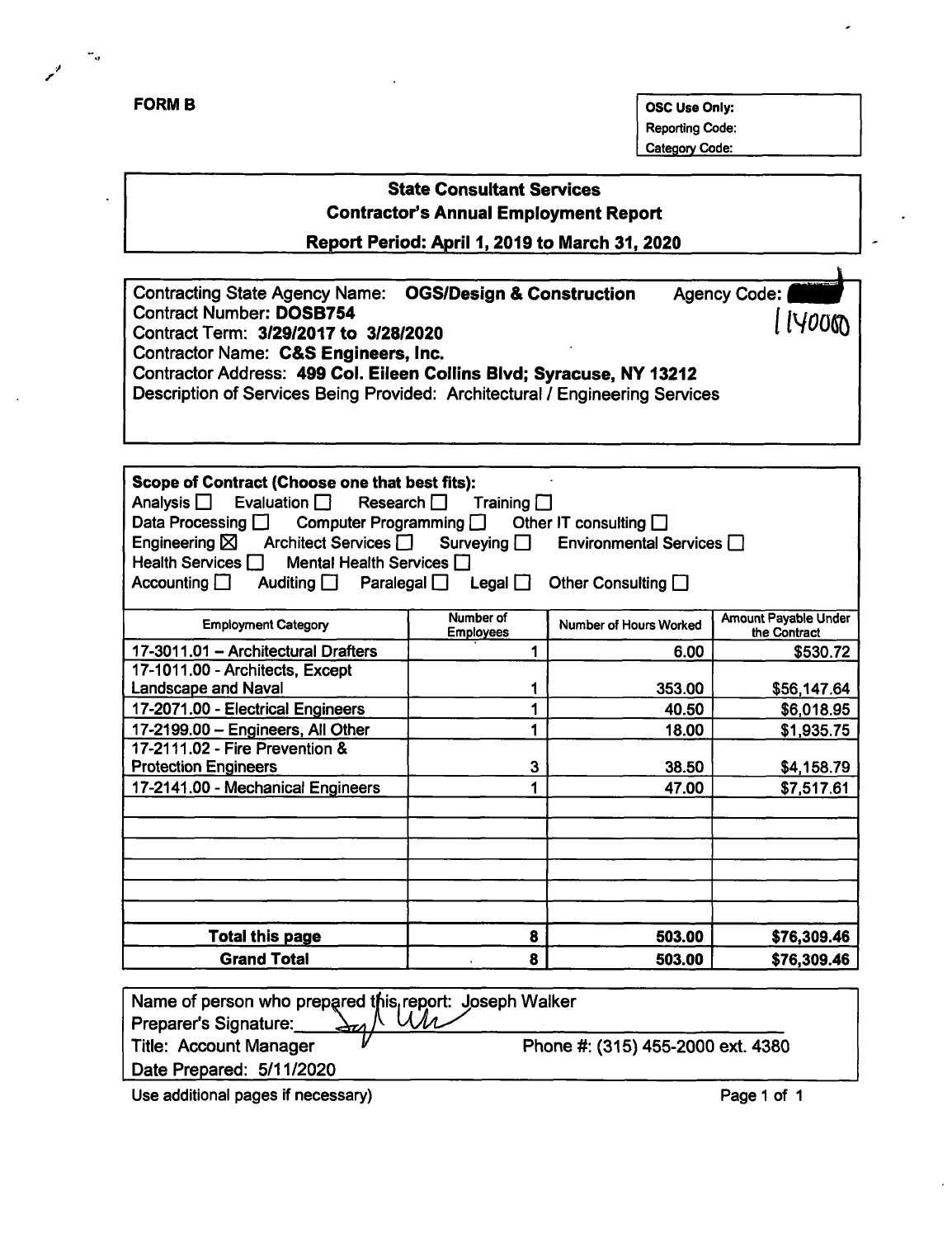#### **state Consultant Services Contractor's Annual Employment Report Report Period; April 1,2019 to March 31,2020**

 $\mathcal{L}^{\text{max}}$ 

| Contracting State Agency Name: NYSOGS<br><b>Agency Code:</b>      |                       |
|-------------------------------------------------------------------|-----------------------|
| Contract Number: SB754<br>SB540                                   | $\frac{1}{2}$ [140000 |
| Contract Term: 01/01/2017 to 12/31/2021                           |                       |
| Contractor Name: Watts Architecture & Engineering                 |                       |
| Contractor Address: 95 Perry Street, Suite 300, Buffalo, NY 14203 |                       |
| Description of Services Being Provided: A/E Design and Review     |                       |

| Scope of Contract (Choose one that best fits):                                                                                    |                                                                                                                          |                        |                                                    |
|-----------------------------------------------------------------------------------------------------------------------------------|--------------------------------------------------------------------------------------------------------------------------|------------------------|----------------------------------------------------|
| Analysis<br>Evaluation<br>Research                                                                                                | Training                                                                                                                 |                        |                                                    |
| Data Processing Computer Programming                                                                                              | Other IT consulting                                                                                                      |                        |                                                    |
| Engineering<br><b>Architect Services</b>                                                                                          | <b>Sudveying</b><br><b>Environmental Services</b>                                                                        |                        |                                                    |
| Health Services<br><b>Mental Health Services</b>                                                                                  |                                                                                                                          |                        |                                                    |
| Accounting<br>Auditing<br>Paralegal                                                                                               | <b>Other Consulting</b><br>Legal                                                                                         |                        |                                                    |
| $\mathcal{F}^{\mathcal{A}}_{\mathcal{A}}$ , $\mathcal{F}^{\mathcal{A}}_{\mathcal{A}}$ , $\mathcal{F}^{\mathcal{A}}_{\mathcal{A}}$ | Note: Use the Tab key to navigate through the table portion of the form to ensure that the formulas calculate correctly. |                        | ¥.<br>$\Gamma = 1/2$                               |
| <b>Employment Category</b>                                                                                                        | <b>Number of Employees</b>                                                                                               | Number of Hours Worked | <b>Amount Payable Under the</b><br><b>Contract</b> |
| 11-9041.00 Architectural &                                                                                                        |                                                                                                                          |                        |                                                    |
| <b>Engineering Managers</b>                                                                                                       |                                                                                                                          | 8.00                   | 1,848.90                                           |
| 17-1011.00 Architects, Except                                                                                                     |                                                                                                                          |                        |                                                    |
| Lanscape & Naval                                                                                                                  | 2                                                                                                                        | 61.75                  | 8,597.83                                           |
|                                                                                                                                   |                                                                                                                          |                        | 0.00                                               |
|                                                                                                                                   |                                                                                                                          |                        | 0.00 <sub>l</sub>                                  |
|                                                                                                                                   |                                                                                                                          |                        |                                                    |
| Total this page                                                                                                                   | 3                                                                                                                        | 69.75                  | 10,446.73                                          |
| <b>Grand Total</b>                                                                                                                | 3                                                                                                                        | 69.75                  | 10,446.73                                          |
|                                                                                                                                   |                                                                                                                          |                        |                                                    |

| Name of person who prepared this report: | <b>Linda Butcher</b> |                         |             |
|------------------------------------------|----------------------|-------------------------|-------------|
| Linda Butcher<br>Preparer's Signature:   |                      |                         |             |
| Title: Project Accountant                |                      | Phone #: (716) 206-5128 |             |
| Date Prepared: 4/20/20                   |                      |                         |             |
| Use additional pages if necessary)       |                      |                         | Page 1 of 1 |

*) If'*

 $\overline{\phantom{a}}$ 

 $\frac{1}{2} \int_{\mathbb{R}^3} \frac{1}{\sqrt{2}} \, \mathrm{d} x \, \mathrm{d} x$ 

**i**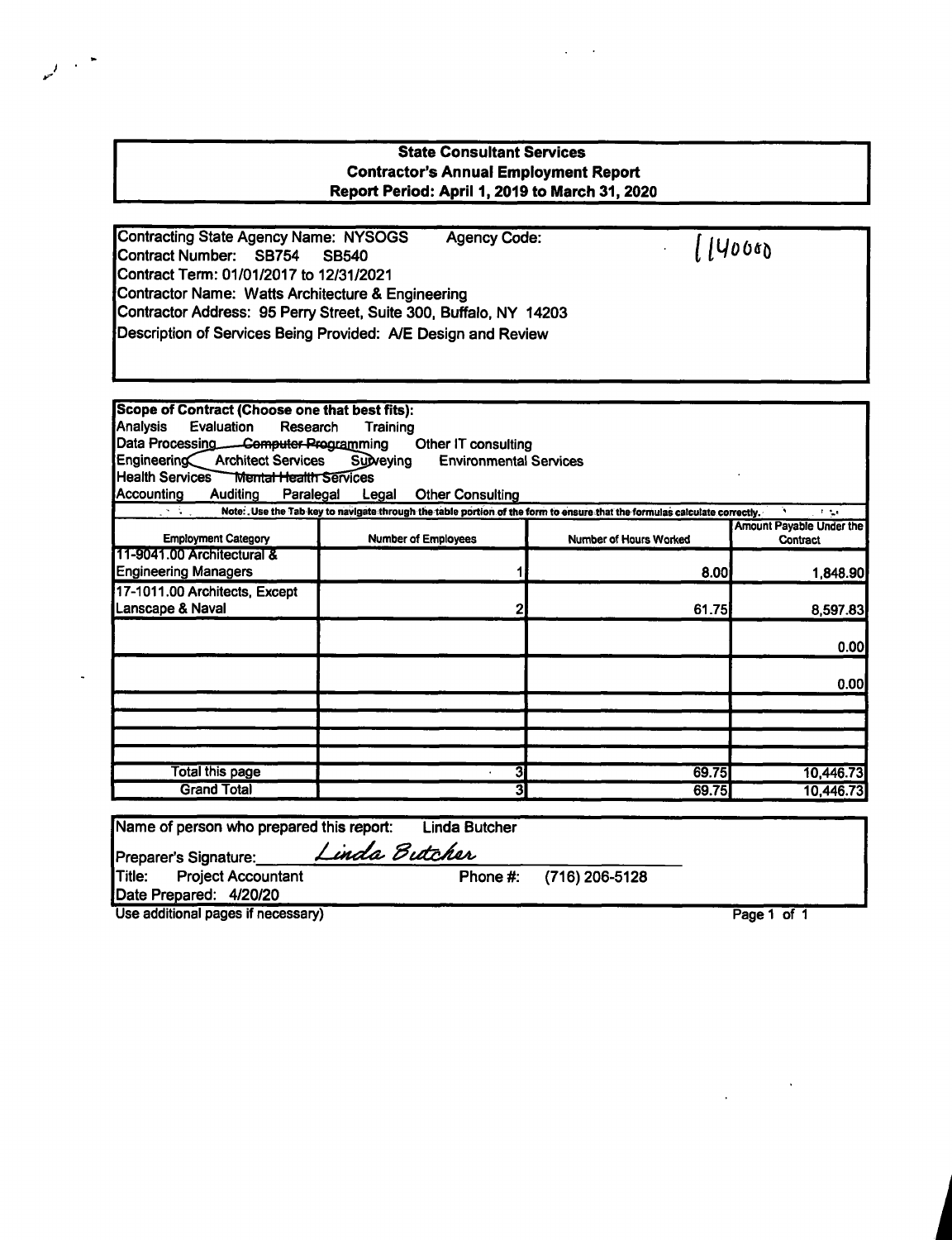#### **FORM B**

|                                                                                               | <b>Now York State Consultant Services</b><br><b>Contractor's Annual Employment Report</b> |                                  |                                                    |  |
|-----------------------------------------------------------------------------------------------|-------------------------------------------------------------------------------------------|----------------------------------|----------------------------------------------------|--|
|                                                                                               | Report Period: April 1, 2019 to March 31, 2020                                            |                                  |                                                    |  |
| Contracting State Agency Name Office of General Scrvices                                      |                                                                                           |                                  |                                                    |  |
| Contract Number: PB0033AA                                                                     |                                                                                           | <b>Agency Business Unit:</b>     |                                                    |  |
| Contract Term: 09/09/2015 to 09/08/2024                                                       |                                                                                           | <b>Agency Department ID:</b>     |                                                    |  |
| <b>Contractor Name: [Metaformers Inc</b>                                                      |                                                                                           |                                  |                                                    |  |
| <b>Contractor Address:</b>                                                                    | 1850 Contonnial Park Dr.Ste 105                                                           |                                  |                                                    |  |
| Reston, VA 20191<br>Description of Services Being Provided: CONSULTING SERVICES               |                                                                                           |                                  |                                                    |  |
|                                                                                               |                                                                                           |                                  |                                                    |  |
|                                                                                               |                                                                                           |                                  |                                                    |  |
| Scope of Contract (Choose one that best fits):                                                |                                                                                           |                                  |                                                    |  |
| Analysis<br>Evaluation                                                                        | $\Box$ Research                                                                           | Training                         |                                                    |  |
| Data Processing                                                                               | Computer Programming                                                                      | □Other IT consulting             |                                                    |  |
| <b>Architect Services</b><br>$\Box$ Surveying<br><b>Environmental Services</b><br>Engineering |                                                                                           |                                  |                                                    |  |
| <b>Health Services.</b>                                                                       | <b>Mental Health Services</b>                                                             |                                  |                                                    |  |
| Accounting<br>$\Box$ Auditing                                                                 | Paralegal                                                                                 | $\Box$ Legal                     | 3 Other Consulting                                 |  |
|                                                                                               |                                                                                           |                                  |                                                    |  |
| <b>Employment Category</b>                                                                    | Number of<br><b>Employees</b>                                                             | Number of<br><b>Hours Worked</b> | <b>Amount Payable</b><br><b>Under the Contract</b> |  |
|                                                                                               |                                                                                           |                                  | 0.00                                               |  |
|                                                                                               |                                                                                           |                                  |                                                    |  |
|                                                                                               |                                                                                           |                                  |                                                    |  |
|                                                                                               |                                                                                           |                                  |                                                    |  |
|                                                                                               |                                                                                           |                                  |                                                    |  |
|                                                                                               |                                                                                           |                                  |                                                    |  |
|                                                                                               |                                                                                           |                                  |                                                    |  |
|                                                                                               |                                                                                           |                                  |                                                    |  |
|                                                                                               |                                                                                           |                                  |                                                    |  |
|                                                                                               |                                                                                           |                                  |                                                    |  |
| Total this page                                                                               |                                                                                           |                                  | 0.00                                               |  |
| <b>Grand Total</b>                                                                            |                                                                                           |                                  | 0.00                                               |  |

Name of person who prepared this report: **Ruth Maza** 

Titlo: Accountant Preparer's Signature Date Prepared: 05/08/2020

Phone #: 703 288 4620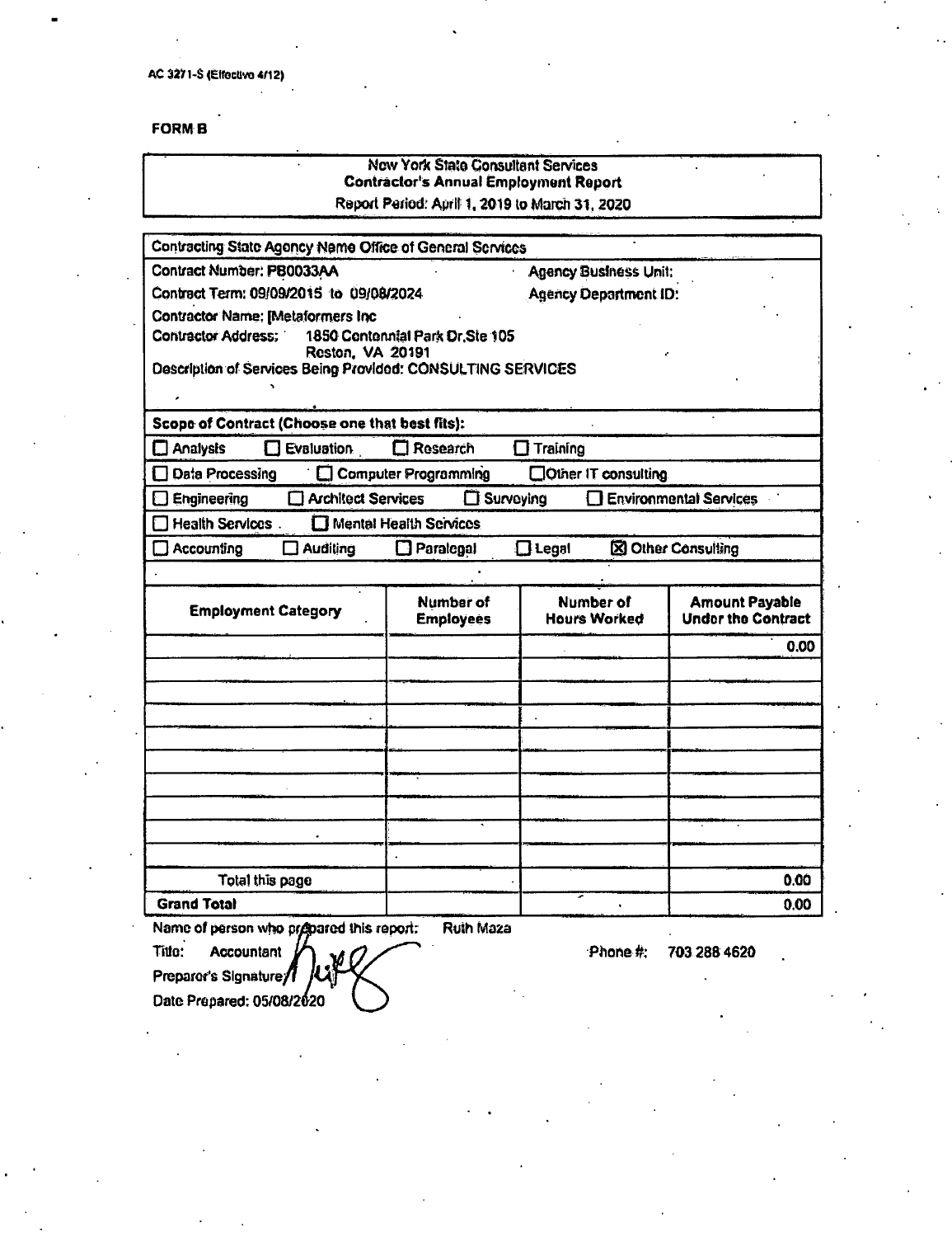**Reporting Code:**

**Category Code:**

 $\epsilon$ 

#### **State Consultant Services - Contractor's Annual Employment Report Report Period: April 1, 2019 to March 31, 2020**

| Contracting State Agency Name: Office of General Services |                         |                                                    | <b>Agency Code:</b>       | 01050          |
|-----------------------------------------------------------|-------------------------|----------------------------------------------------|---------------------------|----------------|
| <b>Contractor Name:</b>                                   | PSI International, Inc. |                                                    | <b>Contract Number:</b>   | <b>PB042AB</b> |
| <b>Contract Start Date:</b>                               | 01/23/2019              |                                                    | <b>Contract End Date:</b> | 01/22/2022     |
| <b>Contractor Address:</b>                                |                         | 11200 Waples Mill Road, Suite 200 Fairfax VA 22030 |                           |                |
| Description of Services Being Provided:   IT Services     |                         |                                                    |                           |                |

| Scope of Contract (Choose one that best fits):                              |        |                         |                         |                                  |                |                                      |              |
|-----------------------------------------------------------------------------|--------|-------------------------|-------------------------|----------------------------------|----------------|--------------------------------------|--------------|
| <b>Analysis</b>                                                             | □      | Evaluation              | $\Box$                  | <b>Research</b>                  | □              | Training                             | П            |
| Data Processing                                                             | □      | Computer<br>Programming | n.                      | Other IT<br><b>Consulting</b>    | 図              | Engineering                          |              |
| <b>Architect Services</b>                                                   | П      | Surveying               |                         | Environmental<br><b>Services</b> | $\blacksquare$ | Health<br><b>Services</b>            | $\mathsf{L}$ |
| <b>Mental Health</b><br><b>Services</b>                                     | $\Box$ | Accounting              | H.                      | <b>Auditing</b>                  | П              | Paralegal                            |              |
| Legal                                                                       | $\Box$ | <b>Other Consulting</b> | □                       |                                  |                |                                      |              |
| O*Net Employment Category<br>(see O*Net online at<br>online.onetcenter.org) |        | Number of Employees     |                         | Number of Hours<br><b>Worked</b> |                | Amount Payable Under<br>the Contract |              |
| <b>Computer Programmers</b>                                                 |        |                         | 1                       |                                  | .518           |                                      | \$54,328.00  |
| <b>Computer Systems Analysts</b>                                            |        |                         | 3                       |                                  | 1033           |                                      | \$101,475.00 |
| <b>Software Quality Assurance</b><br><b>Engineers and Testers</b>           |        |                         | $\overline{\mathbf{c}}$ |                                  | 1062           |                                      | \$123,550.00 |
| <b>Computer Systems</b><br>Engineers/Architects                             |        |                         | $\overline{\mathbf{2}}$ |                                  | 771            |                                      | \$160,123.00 |
|                                                                             |        |                         |                         |                                  |                |                                      |              |
|                                                                             |        |                         |                         |                                  |                |                                      |              |
|                                                                             |        |                         |                         | $\ddot{\phantom{0}}$             |                |                                      |              |
|                                                                             |        |                         |                         |                                  |                |                                      |              |
| Total this page                                                             |        |                         | 8                       |                                  | 3,384          |                                      | \$439,476.00 |
| <b>Grand Total</b>                                                          |        |                         | 8                       |                                  | 3,384          |                                      | \$439,476.00 |

| Mame of person who prepared this report: |         | Jasmin Bertulfo |              |                |            |
|------------------------------------------|---------|-----------------|--------------|----------------|------------|
| Title:<br>Accountant                     |         | Phone #:        | 703-621-5849 | Date Prepared: | 04/24/2020 |
| Preparer's Signature:                    | Contry. |                 |              |                |            |

• *(Use additional pages, ifnecessary)*

Page <sup>1</sup> of <sup>1</sup>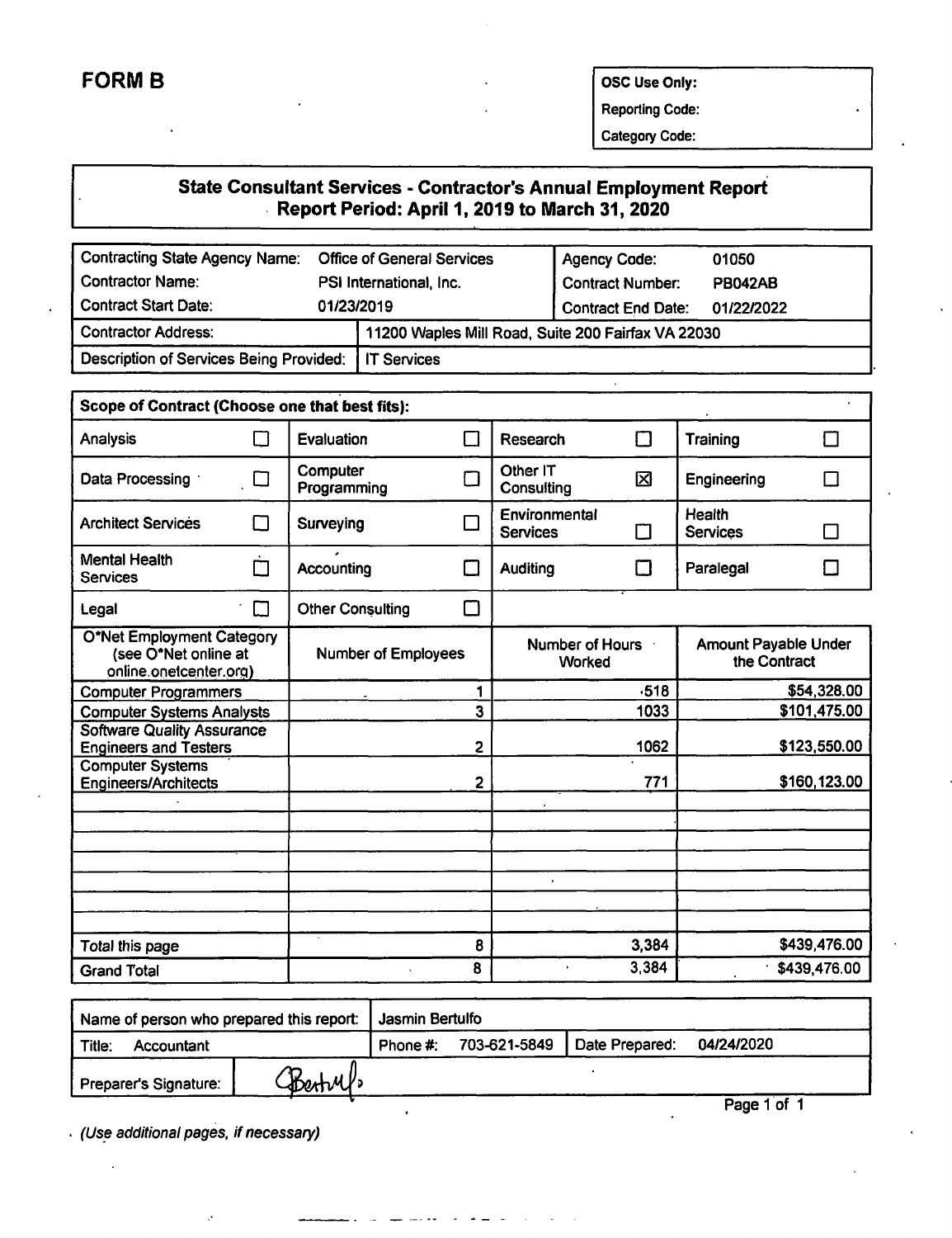| RN<br> |  |
|--------|--|
|--------|--|

**FORMB OSC Use Only:** Reporting Code: Category Code:

#### **State Consultant Services Contractor's Annual Employment Report Report Period: April 1, 2019 to March 31, 2020**

Contracting State Agency Name: NYS OGS PBITS / NYS OGS Contract Number: PB060AA Contract Term: 9/09/2015 to 9/08/2024 Contractor Name: GENESYS Consulting Services, Inc. Contractor Address: <sup>1</sup> Marcus Blvd, Suite 102, Albany, NY 12205 Description of Services Being Provided: Project Based IT Services Agency Code: 1140000 **Scope of Contract (Choose one that best fits):** Analysis  $\Box$  Evaluation  $\Box$  Research  $\Box$  Training  $\Box$ <br>Data Processing  $\Box$  Computer Programming  $\Box$  Other Data Processing  $\Box$  Computer Programming  $\Box$  Other IT consulting  $\boxtimes$ <br>Engineering  $\Box$  Architect Services  $\Box$  Surveying  $\Box$  Environmental S Environmental Services  $\Box$ Health Services  $\Box$  • Mental Health Services  $\Box$ Accounting  $\Box$  Auditing  $\Box$  Paralegal  $\Box$  Legal  $\Box$  Other Consulting  $\Box$ Amount Payable Under<br>the Contract Employment Category **Number of Employees Number of Hours Worked** 0 \$0.00 Total this page 0 0 \$0.00 Grand Total  $\begin{array}{ccc} \text{1} & \text{1} & \text{1} & \text{1} & \text{1} & \text{1} & \text{1} & \text{1} & \text{1} & \text{1} & \text{1} & \text{1} & \text{1} & \text{1} & \text{1} & \text{1} & \text{1} & \text{1} & \text{1} & \text{1} & \text{1} & \text{1} & \text{1} & \text{1} & \text{1} & \text{1} & \text{1} & \text{1} & \text{1} & \text{1} & \text{1} & \text{1} & \text{1} & \text{1$ 

| Name of person who prepared this report: Crista Maiello<br>Preparer's Signature: Cuista Maiello |                       |  |  |  |
|-------------------------------------------------------------------------------------------------|-----------------------|--|--|--|
| Title: Controller                                                                               | Phone #: 518-459-9500 |  |  |  |
| Date Prepared: 5/08/2020                                                                        |                       |  |  |  |
|                                                                                                 |                       |  |  |  |

Use additional pages if necessary) example the control of the Page 1 of 1